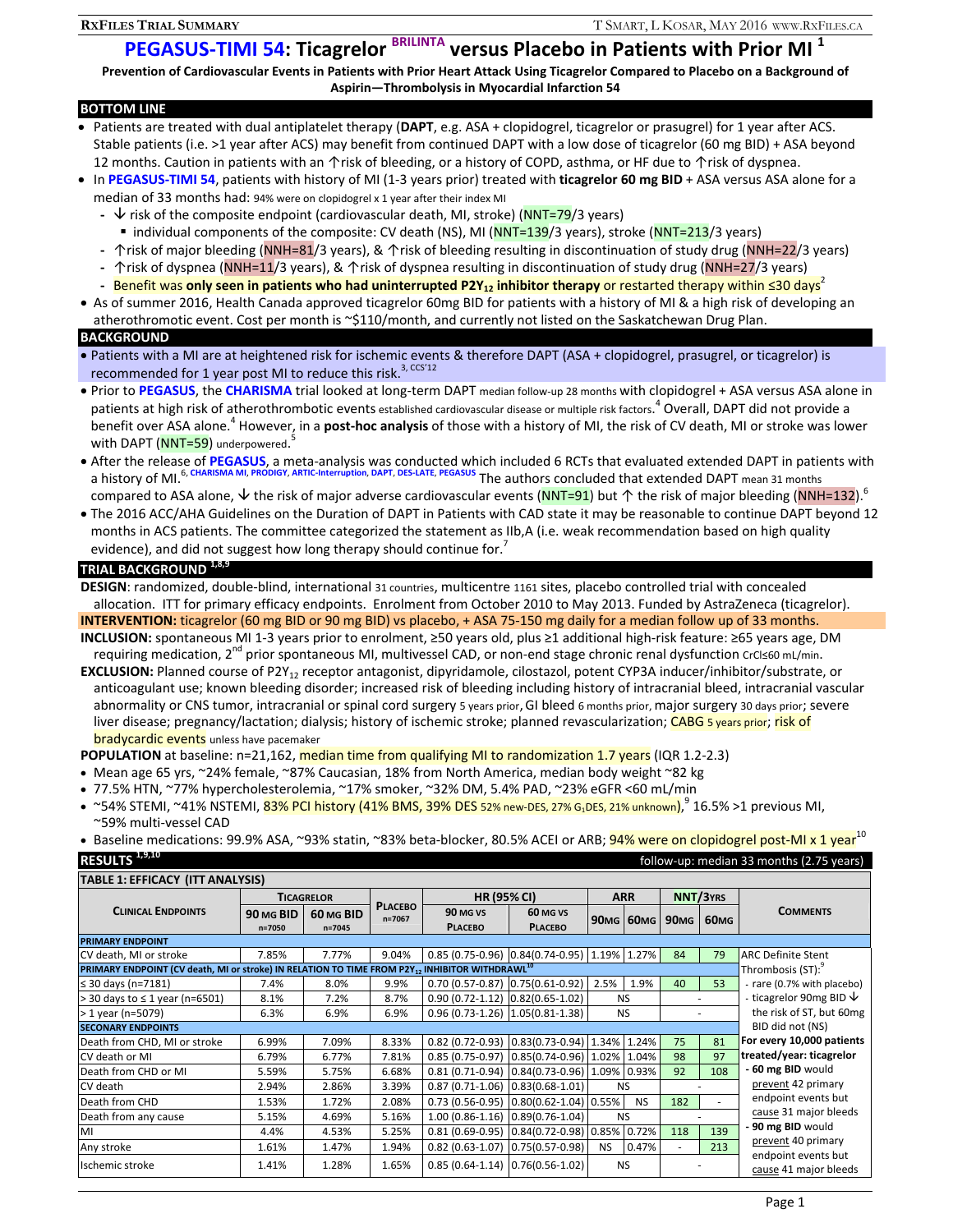| <b>TABLE 2: SAFETY</b>                                                                                                                                                                                                                                                 |                                                                                                                                                                                                                                                                                                                                                                                                                                                                                                                                                                                                                                                                                                                                                                                                                                                                                                                                                                                                                                                                                                                                                                                                                                                                                                                                                                                                                                                                                                                                                                                                                                                                                                          |                                              |                          |                                                                                                                                                                                                                                                                                                                                                                                              |                                            |                |                  |                  |                  |                                                                                                                                                                                                                                                                                                                                                                                                                                                                                                                                                                                                                                                                                                                                                                                                                                                                                                                                                                                                                                                                                                                                       |
|------------------------------------------------------------------------------------------------------------------------------------------------------------------------------------------------------------------------------------------------------------------------|----------------------------------------------------------------------------------------------------------------------------------------------------------------------------------------------------------------------------------------------------------------------------------------------------------------------------------------------------------------------------------------------------------------------------------------------------------------------------------------------------------------------------------------------------------------------------------------------------------------------------------------------------------------------------------------------------------------------------------------------------------------------------------------------------------------------------------------------------------------------------------------------------------------------------------------------------------------------------------------------------------------------------------------------------------------------------------------------------------------------------------------------------------------------------------------------------------------------------------------------------------------------------------------------------------------------------------------------------------------------------------------------------------------------------------------------------------------------------------------------------------------------------------------------------------------------------------------------------------------------------------------------------------------------------------------------------------|----------------------------------------------|--------------------------|----------------------------------------------------------------------------------------------------------------------------------------------------------------------------------------------------------------------------------------------------------------------------------------------------------------------------------------------------------------------------------------------|--------------------------------------------|----------------|------------------|------------------|------------------|---------------------------------------------------------------------------------------------------------------------------------------------------------------------------------------------------------------------------------------------------------------------------------------------------------------------------------------------------------------------------------------------------------------------------------------------------------------------------------------------------------------------------------------------------------------------------------------------------------------------------------------------------------------------------------------------------------------------------------------------------------------------------------------------------------------------------------------------------------------------------------------------------------------------------------------------------------------------------------------------------------------------------------------------------------------------------------------------------------------------------------------|
|                                                                                                                                                                                                                                                                        | <b>TICAGRELOR</b>                                                                                                                                                                                                                                                                                                                                                                                                                                                                                                                                                                                                                                                                                                                                                                                                                                                                                                                                                                                                                                                                                                                                                                                                                                                                                                                                                                                                                                                                                                                                                                                                                                                                                        |                                              |                          | <b>HR (95% CI)</b>                                                                                                                                                                                                                                                                                                                                                                           |                                            | <b>ARI</b>     |                  | <b>NNH/3YRS</b>  |                  |                                                                                                                                                                                                                                                                                                                                                                                                                                                                                                                                                                                                                                                                                                                                                                                                                                                                                                                                                                                                                                                                                                                                       |
| <b>CLINICAL ENDPOINTS</b>                                                                                                                                                                                                                                              | 90 MG BID<br>n=6988                                                                                                                                                                                                                                                                                                                                                                                                                                                                                                                                                                                                                                                                                                                                                                                                                                                                                                                                                                                                                                                                                                                                                                                                                                                                                                                                                                                                                                                                                                                                                                                                                                                                                      | 60 MG BID<br>n=6958                          | <b>PLACEBO</b><br>n=6996 | 90 MG VS<br><b>PLACEBO</b>                                                                                                                                                                                                                                                                                                                                                                   | 60 MG VS<br><b>PLACEBO</b>                 |                | <b>90MG 60MG</b> | 90 <sub>MG</sub> | 60 <sub>MG</sub> | <b>COMMENTS</b>                                                                                                                                                                                                                                                                                                                                                                                                                                                                                                                                                                                                                                                                                                                                                                                                                                                                                                                                                                                                                                                                                                                       |
| TIMI major bleeding                                                                                                                                                                                                                                                    | 2.6%                                                                                                                                                                                                                                                                                                                                                                                                                                                                                                                                                                                                                                                                                                                                                                                                                                                                                                                                                                                                                                                                                                                                                                                                                                                                                                                                                                                                                                                                                                                                                                                                                                                                                                     | 2.3%                                         | 1.06%                    | 2.69 (1.96-3.70) 2.32(1.68-3.21)                                                                                                                                                                                                                                                                                                                                                             |                                            | 1.54% 1.24%    |                  | 65               | 81               | NS differences in:                                                                                                                                                                                                                                                                                                                                                                                                                                                                                                                                                                                                                                                                                                                                                                                                                                                                                                                                                                                                                                                                                                                    |
| TIMI minor bleeding                                                                                                                                                                                                                                                    | 1.31%                                                                                                                                                                                                                                                                                                                                                                                                                                                                                                                                                                                                                                                                                                                                                                                                                                                                                                                                                                                                                                                                                                                                                                                                                                                                                                                                                                                                                                                                                                                                                                                                                                                                                                    | 1.18%                                        | 0.36%                    | 4.15 (2.47-7.00)                                                                                                                                                                                                                                                                                                                                                                             | $3.31(1.94 - 5.63)$                        | 0.95% 0.82%    |                  | 106              | 122              | - Fatal bleeding or                                                                                                                                                                                                                                                                                                                                                                                                                                                                                                                                                                                                                                                                                                                                                                                                                                                                                                                                                                                                                                                                                                                   |
| Bleeding requiring transfusion<br>Bleeding leading to study-drug                                                                                                                                                                                                       | 2.43%                                                                                                                                                                                                                                                                                                                                                                                                                                                                                                                                                                                                                                                                                                                                                                                                                                                                                                                                                                                                                                                                                                                                                                                                                                                                                                                                                                                                                                                                                                                                                                                                                                                                                                    | 2.09%                                        | 0.72%                    | 3.75 (2.59-5.42)<br>5.79                                                                                                                                                                                                                                                                                                                                                                     | $3.08(2.12 - 4.48)$<br>4.40                |                | 1.71% 1.37%      | 59               | 73               | nonfatal intracranial<br>hemorrhage                                                                                                                                                                                                                                                                                                                                                                                                                                                                                                                                                                                                                                                                                                                                                                                                                                                                                                                                                                                                                                                                                                   |
| discontinuation                                                                                                                                                                                                                                                        | 7.81%                                                                                                                                                                                                                                                                                                                                                                                                                                                                                                                                                                                                                                                                                                                                                                                                                                                                                                                                                                                                                                                                                                                                                                                                                                                                                                                                                                                                                                                                                                                                                                                                                                                                                                    | 6.15%                                        | 1.5%                     | $(4.60 - 7.29)$                                                                                                                                                                                                                                                                                                                                                                              | $(3.48 - 5.57)$                            |                | 6.31% 4.65%      | 16               | 22               | - Intracranial<br>hemorrhage                                                                                                                                                                                                                                                                                                                                                                                                                                                                                                                                                                                                                                                                                                                                                                                                                                                                                                                                                                                                                                                                                                          |
| Dyspnea<br>Dyspnea event leading to study-                                                                                                                                                                                                                             | 18.93%                                                                                                                                                                                                                                                                                                                                                                                                                                                                                                                                                                                                                                                                                                                                                                                                                                                                                                                                                                                                                                                                                                                                                                                                                                                                                                                                                                                                                                                                                                                                                                                                                                                                                                   | 15.84%                                       | 6.38%                    | 3.55 (3.16-3.98) 2.81(2.50-3.17)<br>8.89                                                                                                                                                                                                                                                                                                                                                     | 6.06                                       |                | 12.6% 9.46%      | 8                | 11               | - Hemorrhagic stroke                                                                                                                                                                                                                                                                                                                                                                                                                                                                                                                                                                                                                                                                                                                                                                                                                                                                                                                                                                                                                                                                                                                  |
| drug discontinuation                                                                                                                                                                                                                                                   | 6.5%                                                                                                                                                                                                                                                                                                                                                                                                                                                                                                                                                                                                                                                                                                                                                                                                                                                                                                                                                                                                                                                                                                                                                                                                                                                                                                                                                                                                                                                                                                                                                                                                                                                                                                     | 4.55%                                        | 0.79%                    | $(6.65 - 11.88)$                                                                                                                                                                                                                                                                                                                                                                             | $(4.50 - 8.15)$                            |                | 5.71% 3.76%      | 18               | 27               | - Fatal bleeding<br>- Renal events                                                                                                                                                                                                                                                                                                                                                                                                                                                                                                                                                                                                                                                                                                                                                                                                                                                                                                                                                                                                                                                                                                    |
| Dyspnea - serious adverse event                                                                                                                                                                                                                                        | 0.41%                                                                                                                                                                                                                                                                                                                                                                                                                                                                                                                                                                                                                                                                                                                                                                                                                                                                                                                                                                                                                                                                                                                                                                                                                                                                                                                                                                                                                                                                                                                                                                                                                                                                                                    | 0.45%                                        | 0.15%                    | 2.68 (1.24-5.83)<br>$1.77(1.32 - 2.37)$                                                                                                                                                                                                                                                                                                                                                      | 2.70(1.25-5.84) 0.26%<br>$1.48(1.10-2.00)$ |                | 0.3%             | 385              | 334              | - Bradyarrhythmia                                                                                                                                                                                                                                                                                                                                                                                                                                                                                                                                                                                                                                                                                                                                                                                                                                                                                                                                                                                                                                                                                                                     |
| Gout<br><b>Discontinuation Rate</b>                                                                                                                                                                                                                                    | 2.28%<br>32%                                                                                                                                                                                                                                                                                                                                                                                                                                                                                                                                                                                                                                                                                                                                                                                                                                                                                                                                                                                                                                                                                                                                                                                                                                                                                                                                                                                                                                                                                                                                                                                                                                                                                             | 1.97%<br>28.7%                               | 1.51%<br>21.4%           |                                                                                                                                                                                                                                                                                                                                                                                              |                                            | 0.77%<br>10.6% | 0.46%<br>7.3%    | 130<br>10        | 218<br>14        |                                                                                                                                                                                                                                                                                                                                                                                                                                                                                                                                                                                                                                                                                                                                                                                                                                                                                                                                                                                                                                                                                                                                       |
|                                                                                                                                                                                                                                                                        |                                                                                                                                                                                                                                                                                                                                                                                                                                                                                                                                                                                                                                                                                                                                                                                                                                                                                                                                                                                                                                                                                                                                                                                                                                                                                                                                                                                                                                                                                                                                                                                                                                                                                                          |                                              |                          |                                                                                                                                                                                                                                                                                                                                                                                              |                                            |                |                  |                  |                  |                                                                                                                                                                                                                                                                                                                                                                                                                                                                                                                                                                                                                                                                                                                                                                                                                                                                                                                                                                                                                                                                                                                                       |
| <b>STRENGTHS, LIMITATIONS, &amp; UNCERTAINTIES</b>                                                                                                                                                                                                                     |                                                                                                                                                                                                                                                                                                                                                                                                                                                                                                                                                                                                                                                                                                                                                                                                                                                                                                                                                                                                                                                                                                                                                                                                                                                                                                                                                                                                                                                                                                                                                                                                                                                                                                          |                                              |                          |                                                                                                                                                                                                                                                                                                                                                                                              |                                            |                |                  |                  |                  |                                                                                                                                                                                                                                                                                                                                                                                                                                                                                                                                                                                                                                                                                                                                                                                                                                                                                                                                                                                                                                                                                                                                       |
| $\bullet$<br>$\bullet$<br>$\bullet$<br>$\bullet$<br>$\bullet$<br>LIMITATIONS:<br>$\bullet$<br>$\bullet$<br>$\bullet$<br>$\bullet$<br>$\bullet$<br>$\bullet$<br>Number of gastrointestinal bleeds and baseline proton-pump inhibitor use was not reported.<br>$\bullet$ | ITT analysis for efficacy outcomes.<br>Only 10 patients were lost to follow-up (0.05%). <sup>11 (Supplement)</sup><br>PEGASUS reported adverse events with gout & renal events (although, not defined), whereas PLATO reported elevations<br>in serum creatinine & serum uric acid levels. <sup>13</sup><br>The investigators published additional data on efficacy of ticagrelor based on presence & type of stent, <sup>9</sup> efficacy in<br>relation to P2Y12 inhibitor withdrawal, <sup>10</sup> and platelet inhibition between the two ticagrelor regimens. <sup>12</sup><br>60 mg BID of ticagrelor showed high levels of peak and trough platelet inhibition, and similar mean levels of platelet<br>inhibition to 90 mg BID. <sup>12</sup><br>Ticagrelor was used in <1% of patients prior to randomization (~94% were on clopidogrel). <sup>10</sup><br>Patients at risk of bradycardia were excluded from the trial. Ticagrelor has been shown to cause more ventricular pauses<br>than clopidogrel, <sup>13</sup> and therefore may not be appropriate for individuals with bradycardia but safety data is lacking.<br>There was not a direct comparison of the two ticagrelor regimens.<br>~27% of all patients discontinued treatment prematurely.<br>The PK/PD study of ticagrelor 60 mg was not large enough to allow assessment of relationship between platelet function<br>results and clinical outcomes. As well, no Asian or low body weight (<60 kg) patients were assessed for PK/PD. <sup>12</sup><br>Safety profile of long term ticagrelor was not studied in patients with heightened risk of bleeding (recent bleeds, prior<br>stroke, or need for anticoagulant therapy). |                                              |                          |                                                                                                                                                                                                                                                                                                                                                                                              |                                            |                |                  |                  |                  |                                                                                                                                                                                                                                                                                                                                                                                                                                                                                                                                                                                                                                                                                                                                                                                                                                                                                                                                                                                                                                                                                                                                       |
| <b>UNCERTAINITIES:</b><br>$\bullet$<br>$\bullet$<br>$\bullet$<br>$\bullet$<br>$\bullet$<br>$\bullet$<br>$\bullet$                                                                                                                                                      | option was not reported.                                                                                                                                                                                                                                                                                                                                                                                                                                                                                                                                                                                                                                                                                                                                                                                                                                                                                                                                                                                                                                                                                                                                                                                                                                                                                                                                                                                                                                                                                                                                                                                                                                                                                 | ~3% had asthma & ~3% had gout. <sup>13</sup> |                          | Ideal length of extended DAPT therapy beyond 1 year remains unknown.<br>Number of patients from Canada was not reported (18% from North America).<br>a benefit with extended DAPT in patients with a BMS, although the study was underpowered. <sup>14</sup><br>benefit, compared to ASA, in patients with a recent stroke or transient ischemic attack in the SOCRATES trial. <sup>15</sup> |                                            |                |                  |                  |                  | Further analysis is needed to help clarify the profile of post-MI patients most likely to benefit from continued DAPT.<br>Safety of ticagrelor in patients with pulmonary diseases (dyspnea), HF and gout unknown. The number of patients at<br>baseline with gout, HF or pulmonary disease was not reported in PEGASUS. In PLATO, only 6% had COPD, 5.5% had HF,<br>Protocol allowed for a modified study-drug option (blinded, double-dummy ticagrelor or clopidogrel) if a patient had an<br>indication for P2Y <sub>12</sub> receptor blockade during the study. The number of patients who received the modified study-drug<br>Should patients with a BMS receive extended DAPT? 41% of stented patients in PEGASUS had a BMS. Endothelization<br>with a BMS is complete within 3 to 6 months (less risk for stent thrombosis), but the risk of thrombosis due to disease<br>progression still exists. However, the DAPT study (DAPT with clopidogrel or prasugrel for 12 vs 30 months) failed to show<br>Ticagrelor 60mg BID reduced the risk of stroke (NNT=213) in post-MI patients, but ticagrelor 90mg BID failed to show a |

**ACEI**=angiotensin converting enzyme inhibitor **ACS**=acute coronary syndrome **ARB**=angiotensin II receptor blocker **ARC**=Academic Research Consortium **ARI**=absolute risk increase ARR=absolute risk reduction ASA=acetylsalicylic acid BID=twice daily BMS=bare metal stent CABG=coronary artery bypass grafting CAD=coronary artery disease CHD=coronary heart disease **CI**=contraindication **CNS**=central nervous system **COPD**=chronic obstructive pulmonary disease **CrCl**=creatinine clearance **CV**=cardiovascular **CYP3A**=cytochrome P450 3A **DAPT**=dual antiplatelet therapy DES=drug-eluting stent DM=diabetes mellitus eGFR=estimated glomerular filtration rate G<sub>1</sub>DES=first generation drug-eluting stent GI=gastrointestinal HF=heart failure HR=hazard ratio HTN=hypertension IQR=interquartile range ITT=intention to treat MI=myocardial infarction new-DES=newer generation drug-eluting stent NNT=number needed to treat **NNH**=number needed to harm **NS**=non‐statistically significant **NSTEMI**=non ST‐elevated myocardial infarction **PAD**=peripheral artery disease **PCI**=percutaneous coronary intervention **PD**=pharmacodynamic **PK**=pharmacokinetic **RCT**=randomized controlled trial **STEMI**=ST‐elevated myocardial infarction **TIMI**=thrombolysis in MI **US**=United States **yr**=year

**ACKNOWLEDGEMENTS: Contributors & Reviews:** Caitlin Strugari, RQHR. **Prepared By**: Taylor Smart, Lynette Kosar, Loren Regier, Brent Jensen.

**DISCLAIMER:** The content of this newsletter represents the research, experience and opinions of the authors and not those of the Board or Administration of Saskatoon Health Region (SHR). Neither the authors nor Saskatoon Health Region nor any other party who has been involved in the preparation or publication of this work warrants or represents that the information contained herein is accurate or complete, and they are not responsible for any errors or omissions or for the result obtained from the use of such information. Any use of the newsletter will imply acknowledgment of this disclaimer and release any responsibility of SHR, its employees, servants or agents. Readers are encouraged to confirm the information contained herein with other sources.

Additional information and references online at www.RxFiles.ca **Copyright 2016 – RxFiles, Saskatoon Health Region (SHR)**